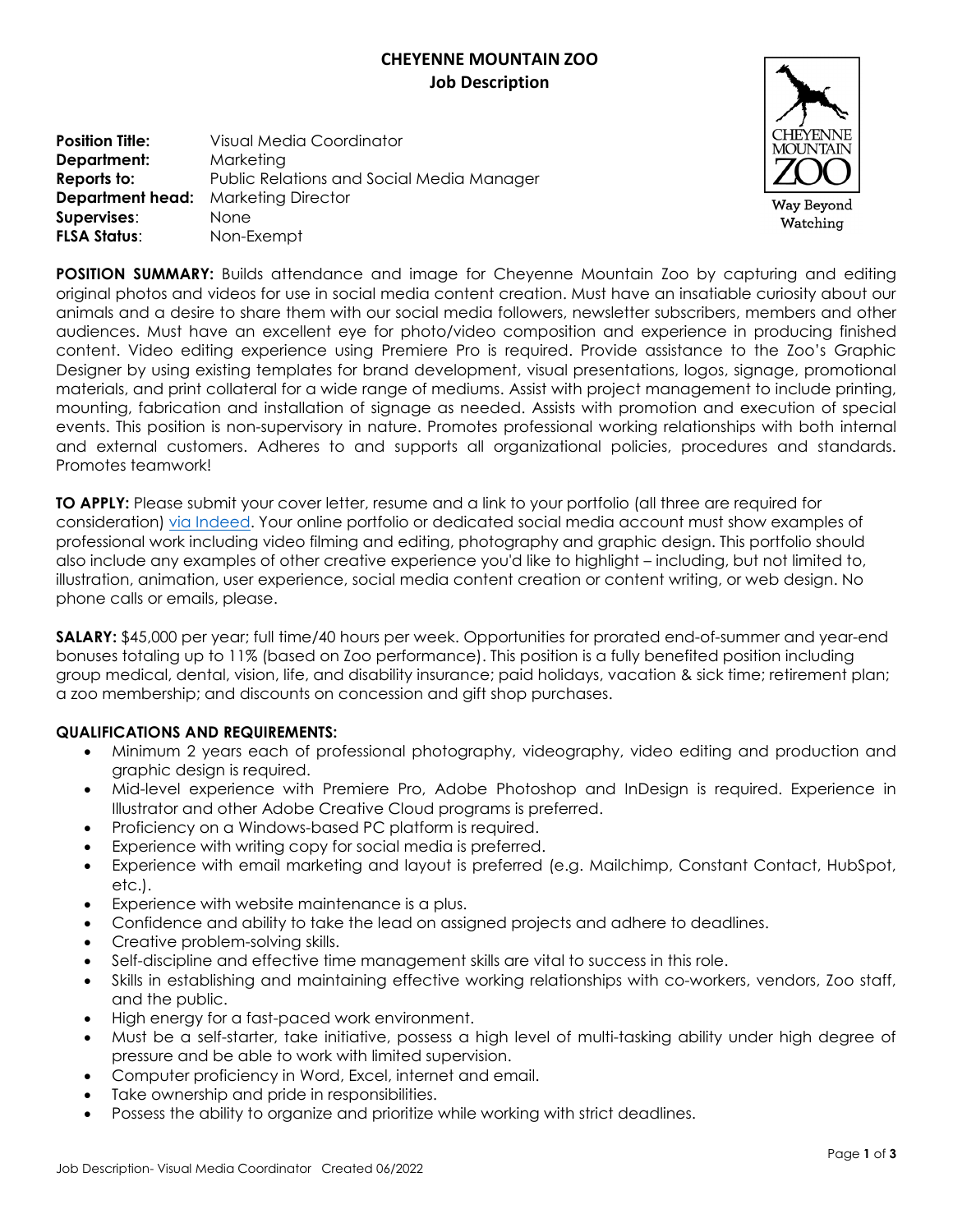## **CHEYENNE MOUNTAIN ZOO Job Description**

- Must submit to and pass a pre-employment drug/alcohol screening, which includes screening for marijuana use.
- Must submit to a pre-employment background check.
- Must have a valid driver's license and be insurable as a Zoo driver.
- Must be able to provide proof that you can legally work in the United States.

#### **RESPONSIBILITIES AND DUTIES:**

### **ORGANIZATIONAL EXPECTATIONS:**

- Ensure discretion with confidential information.
- Maintains courteous, helpful and professional behavior on the job. Will support the success of the entire team by promoting a collaborative work environment.
- Adheres to all CMZoo policies and procedures, CMZoo safety policies and procedures and OSHA safety guidelines.
- Consistently contributes to problem solving and cooperates with identified resolutions.
- Must demonstrate regular attendance and punctuality.
- Brings issues and process improvement ideas to the attention of the Supervisor.
- Maintains verbal and written skills required for the position.
- Attends meetings and participates in committees as required.
- Completes trainings as required.
- Adheres to company dress code policy. Always "Zoo Crisp!"
- Demonstrates appropriate level of time management in support of co-workers and the entire team.
- Represents the Zoo in a professional manner.

#### **DEPARTMENTAL EXPECTATIONS:**

- Normal full-time work schedule will be Sunday through Thursday, 8 a.m. to 5 p.m. All work is completed at the Zoo; remote work is not allowed.
- Work schedule will change to support event planning and execution. Various evenings required for special event coverage.
- Assist with responding to "fan"-initiated interaction and engagement on all social media channels and review sites, as assigned.
- May assist with website maintenance as a back-up to the webmaster.
- Upholds CMZoo's visual brand through all communication channels.
- Contribute to creative brainstorming sessions to build communications and campaigns that support the Zoo's mission and programs.
- May be required to drive personal and/or Zoo vehicle.
- Perform other duties as required.

#### **Photography & Videography Duties & Responsibilities**

- Create a sufficient volume of photography and videography to supply Social Media team with content for at least two posts per day, seven days a week, year-round.
- Perform any image correction needed to meet the high standards of CMZoo photography. The Zoo prefers natural-looking photography that is not heavily altered.
- Edit video packages together within brand standards to produce finished video stories for social media and other distribution avenues.
- Act as the administrator for the Zoo's digital photo and video library. Adhere to established file naming conventions and file folder organization.